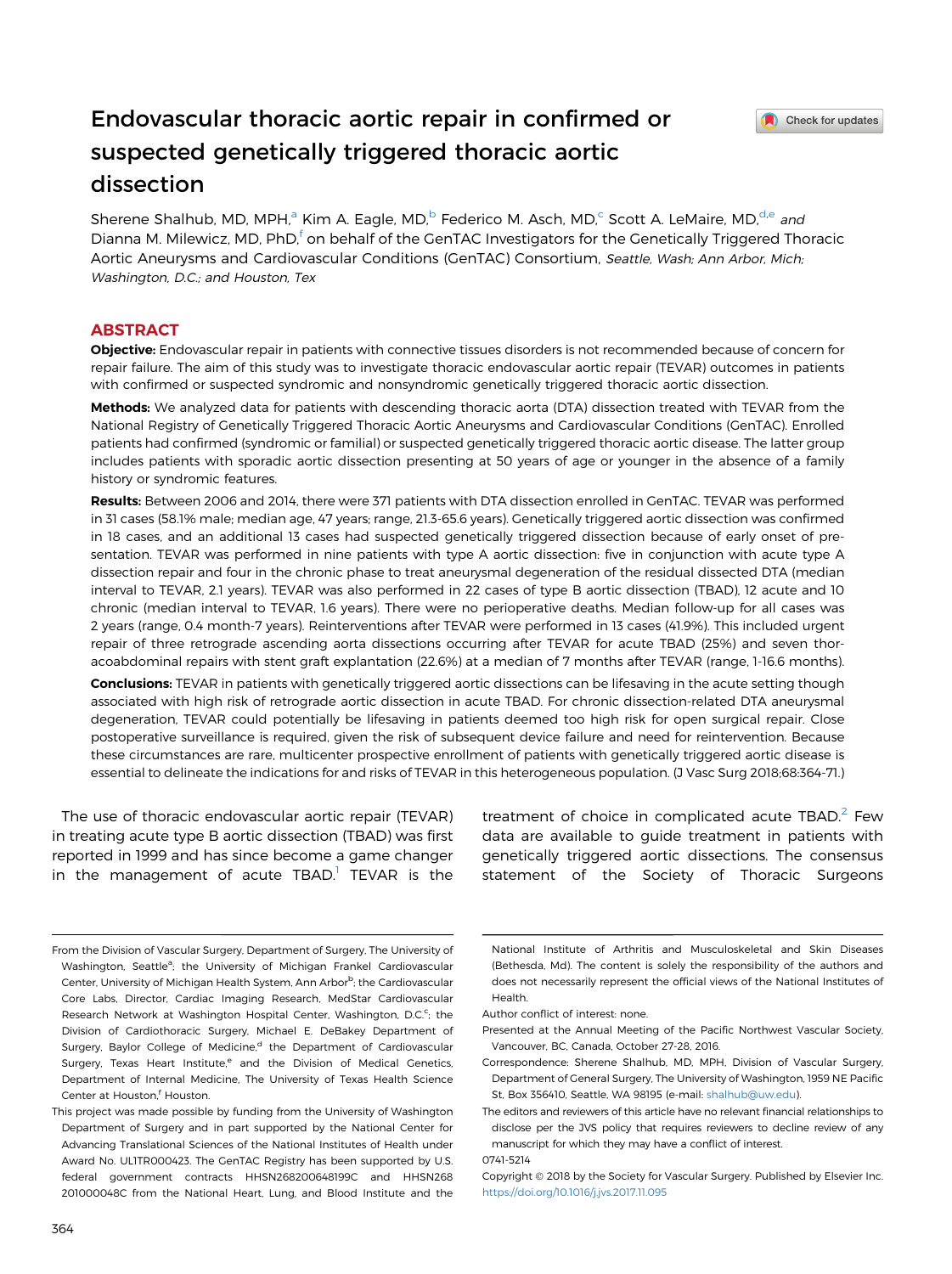recommends strongly against endovascular repair in patients with connective tissue disorders unless operative risk is deemed truly prohibitive by a center experienced in management of complex aortic disease and in cases of aortic rupture. $3$  The last European guidelines on diagnosis and treatment of aortic diseases recommend open surgical repair over TEVAR in patients with Marfan syndrome (MFS) except as an emergency bridge to definitive surgical repair. $4$  These recommendations stem from concerns for device fixation failure in a diseased aorta. The chronic outward radial force exerted by the stent graft on the diseased aorta leads to future aortic dilation, loss of seal, development of endoleaks, and device migration or erosion. In addition, stent graftinduced new entry tears and retrograde ascending aorta dissection have been reported in association with TEVAR. These modes of device failure lead to subsequent need for reoperation, stent graft explantation, and open repair of the aorta. $5-7$ 

What is less clear is the role of TEVAR in genetically triggered aortic disease due to gene mutations other than those in MFS. In addition, patients with aortic dissection at a young age are suspected of having genetically triggered aortic disease, and similarly, the role of TEVAR remains unclear in this population.<sup>[8](#page-7-0)</sup>

The aim of this study was to investigate the outcomes of TEVAR in patients with confirmed or suspected genetically triggered thoracic aortic dissection enrolled in the National Registry of Genetically Triggered Thoracic Aortic Aneurysms and Cardiovascular Conditions (GenTAC).<sup>[8](#page-7-0)</sup>

## **METHODS**

GenTAC<sup>8</sup> is a multi-institutional National Institutes of Health-funded registry funded from 2006 to 2015. The registry enrolled patients from eight regional clinical centers with a confirmed or suspected genetically triggered thoracic aortic aneurysm or dissection.<sup>[6](#page-7-0)</sup> The participating centers included Baylor College of Medicine, Johns Hopkins University School of Medicine, National Institute on Aging at Harbor Hospital, Oregon Health & Science University, Queens Medical Center, University of Pennsylvania Health System, Weill Medical College of Cornell University, and University of Texas Health Science Center at Houston McGovern Medical School. Institutional Review Board approval was obtained at each of the participating centers, and individual informed consent was obtained from each enrolled patient. The registry design included retrospective data abstraction at the time of enrollment with prospective observational follow-up data. Data were abstracted from the medical charts and patient questionnaires.

The registry was queried for the diagnosis of "ever dissected descending thoracic aorta" and "thoracic endovascular repair." The deidentified data were then requested for analysis.

# ARTICLE HIGHLIGHTS

- Type of Research: Retrospective analysis of prospectively collected National Registry of Genetically Triggered Thoracic Aortic Aneurysms and Cardiovascular Conditions (GenTAC) data
- Take Home Message: In 31 patients with descending thoracic aorta dissection treated with thoracic endovascular aortic repair, 13 (42%) required reintervention at a median of 7 months, 3 for retrograde ascending aorta dissection and 7 for thoracoabdominal aortic aneurysm repairs with stent graft explantation.
- **Recommendation:** This study suggests that patients with genetically triggered descending thoracic aorta dissection, treated with thoracic endovascular aortic repair, have a high risk of retrograde aortic dissection and reintervention.

Inclusion criteria included patients with confirmed or suspected genetically triggered aortic disease, defined as follows:

- Syndromic aortic dissection: patients with gene mutations leading to syndromic disorders such as MFS, Loeys-Dietz syndrome, and vascular Ehlers-Danlos syndrome.
- Nonsyndromic genetically triggered aortic dissection: patients with gene mutations leading to nonsyndromic heritable thoracic aortic disease, such as mutations in the FBN1, TGFBR1, TGFBR2, ACTA2, and MYH11 genes.<sup>[8](#page-7-0)</sup>
- Familial dissections: patients with a first-degree (parent, child, sibling) or second-degree (cousin, aunt, uncle, grandparent) relative with an aortic aneurysm or dissection. These patients can have syndromic aortic disease (MFS, Loeys-Dietz syndrome, vascular Ehlers-Danlos syndrome) or nonsyndromic genetically triggered aortic disease. Moreover, these patients could have one of the known mutations leading to heritable thoracic aortic disease or a mutation that has yet to be discovered.
- Early-onset dissection: patients with sporadic aortic dissection presenting at an early age (50 years or younger) in the absence of a family history or syndromic features. These patients are suspected of having an underlying genetic etiology.

Exclusion criteria for GenTAC included the inability of the patient to provide consent for enrollment in the study.<sup>[8](#page-7-0)</sup>

Analysis. Statistical analysis was performed using SPSS 19.0 for Windows (IBM Corp, Armonk, NY). Continuous data are presented as means and standard deviations or medians and ranges, as appropriate. Means of continuous data were compared using the Student  $t$ -test. Categorical variables were compared using the  $\chi^2$  and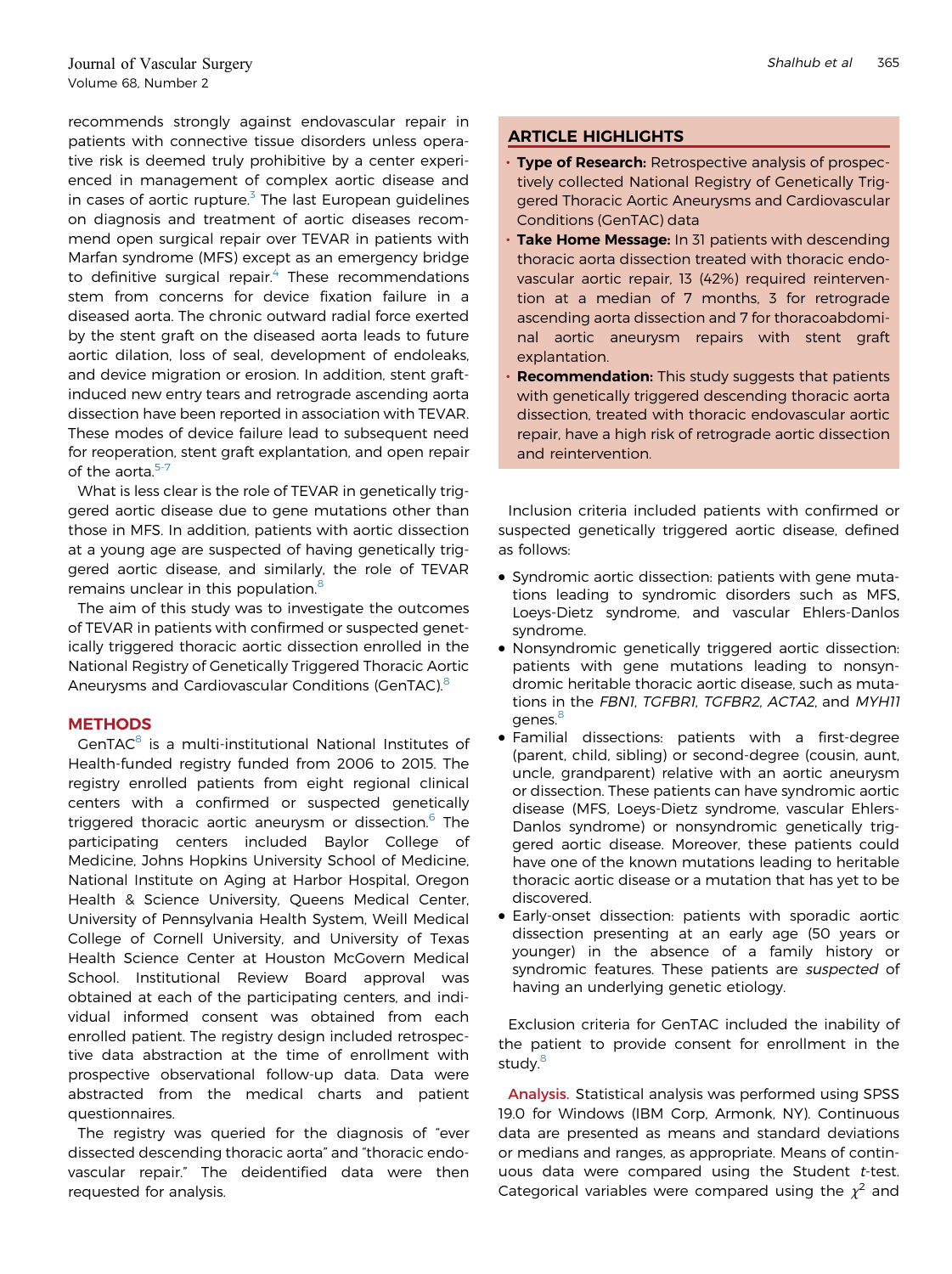Table I. Reasons for enrollment of 31 patients with descending thoracic aorta (DTA) dissection treated with thoracic endovascular aortic repair (TEVAR) in the National Registry of Genetically Triggered Thoracic Aortic Aneurysms and Cardiovascular Conditions (GenTAC)

|                                                                                                                                                                                                                                                                                                                 | No. (%)  |  |
|-----------------------------------------------------------------------------------------------------------------------------------------------------------------------------------------------------------------------------------------------------------------------------------------------------------------|----------|--|
| <b>Genetically triggered dissection</b>                                                                                                                                                                                                                                                                         |          |  |
| Syndromic                                                                                                                                                                                                                                                                                                       |          |  |
| <b>MFS</b>                                                                                                                                                                                                                                                                                                      | 7(22.6)  |  |
| Loeys-Dietz syndrome                                                                                                                                                                                                                                                                                            | 1(3.2)   |  |
| Vascular Ehlers-Danlos syndrome                                                                                                                                                                                                                                                                                 | 1(3.2)   |  |
| Nonsyndromic                                                                                                                                                                                                                                                                                                    |          |  |
| ACTA2 mutation                                                                                                                                                                                                                                                                                                  | 1(3.2)   |  |
| Family history <sup>a</sup>                                                                                                                                                                                                                                                                                     | 8(25.8)  |  |
| Suspected to be genetic                                                                                                                                                                                                                                                                                         |          |  |
| Early dissection onset <sup>b</sup>                                                                                                                                                                                                                                                                             | 13(41.9) |  |
| MFS, Marfan syndrome.<br><sup>a</sup> Patients with familial aortic disease who are nonsyndromic. These<br>patients have a first-degree (parent, child, sibling) or second-degree<br>(cousin, aunt, uncle, grandparent) relative with a thoracic aortic aneu-<br>rysm or dissection without syndromic features. |          |  |

b poradic aortic dissection at age 50 years or younger in the absence of a family history or syndromic features.

Fisher exact tests as appropriate. All statistical tests were two sided, and a <sup>P</sup> value <.05 was considered statistically significant. Deidentified data and analyses were performed and stored in a password-protected workspace.

#### RESULTS

Between 2006 and 2014, there were 3699 patients enrolled in GenTAC. Descending thoracic aorta (DTA) dissection was noted in 371 patients (65.2% male). These included 163 cases of type A aortic dissection and 208 cases of TBAD. TEVAR was performed in 31 (8.4%) cases (58.1% male; median age, 47 years; range, 21.3-65.6 years). The indication for TEVAR was to repair the dissected DTA due to type A aortic dissection (DeBakey I) in nine cases and TBAD in 22 cases. Patients had genetically triggered dissection in 18 cases, 10 with a syndromic aortic dissection and 8 with familial dissections without a known mutation. An additional 13 patients had sporadic dissections with a suspected genetic component because of early dissection onset (at age 50 years or younger) in the absence of a family history or syndromic features (Table I).

The majority of TEVAR cases ( $n = 24$  [77.4%]) were performed at a median of 7.3 months before enrollment in GenTAC. Three cases were identified and enrolled at the time of TEVAR (9.6%), and five cases had TEVAR performed after GenTAC enrollment (16.2%). The median follow-up after TEVAR was 2 years (range, 0.4 month-7 years). [Table II](#page-3-0) summarizes the demographics and comorbid conditions of the cohort and includes a comparison of patients with genetically triggered aortic dissection and early dissection onset. Patients with

genetically triggered dissection were slightly younger than patients with early dissection onset (not statistically significant) and had a lower percentage of African American and Asian patients ( $P = .027$ ).

TEVAR in cases of type A aortic dissection. TEVAR was performed to repair the DTA dissection in nine patients with type A aortic dissection (mean age,  $43 \pm 10$  years; 55.6% male). Among those, the dissection was genetically triggered in eight cases and suspected to be of genetic etiology (early dissection onset) in one case. The timing of TEVAR varied. In five cases, TEVAR was performed in conjunction with repair of acute type A aortic dissection (including arch repairs: hemiarch repair in four cases and full arch repair in one case). In four cases, TEVAR was used to treat chronic DTA aneurysmal degeneration associated with the type A aortic dissection at a median interval of 2.1 years (range, 5.5 months-13 years) after acute type A dissection repair (including arch repairs: hemiarch repair in 3 cases and full arch repair in 1 case). Data on size of DTA were available for three cases; the DTA diameter at TEVAR measured 4.1 cm, 6 cm, and 8 cm. Median follow-up after TEVAR was 11 months (range, 0-4 years). Three cases required stent graft explantation and open thoracoabdominal aortic aneurysm repair (33.3%) as detailed in [Table III](#page-3-0).

TEVAR in cases of TBAD. TEVAR was performed in 22 cases of TBAD, 10 with genetically triggered dissection and 12 with early-onset dissection. The repair was performed in the acute phase for 12 cases and in the chronic phase to treat DTA aneurysmal degeneration in 10 cases. The demographics, comorbid conditions, and repair details are summarized in [Table IV.](#page-4-0) The median interval to repair in chronic TBAD was 1.6 years (range, 5 weeks-28 years) after TBAD. In two cases, a previous DTA repair preceded TEVAR-a patient with MFS (prior hemiarch and DTA repair) and a patient with familial dissection (prior DTA repair). None of the cases had prior elephant trunk repairs. The median DTA diameter at chronic TBAD repair was 4.2 cm (range, 3-8 cm, eight cases only). There were no perioperative deaths. Postoperative complications included prolonged intubation ( $n = 3$ ), acute renal failure ( $n = 1$ ), and retrograde dissection extending into the ascending aorta ( $n = 3$ ). All retrograde dissection cases occurred after TEVAR for acute TBAD (25%) and are detailed as follows:

- A 46-year-old man presented with an acute TBAD in a 2.9-cm-diameter DTA and an arch entry tear. He developed a retrograde aortic dissection after TEVAR into an aneurysmal ascending aorta and root (unknown diameter). This was treated with a root, ascending, and hemiarch repair.
- A 47-year-old woman presented with acute TBAD in a 5.9-cm-diameter DTA. The retrograde dissection was treated with ascending thoracic aortic and full arch repair.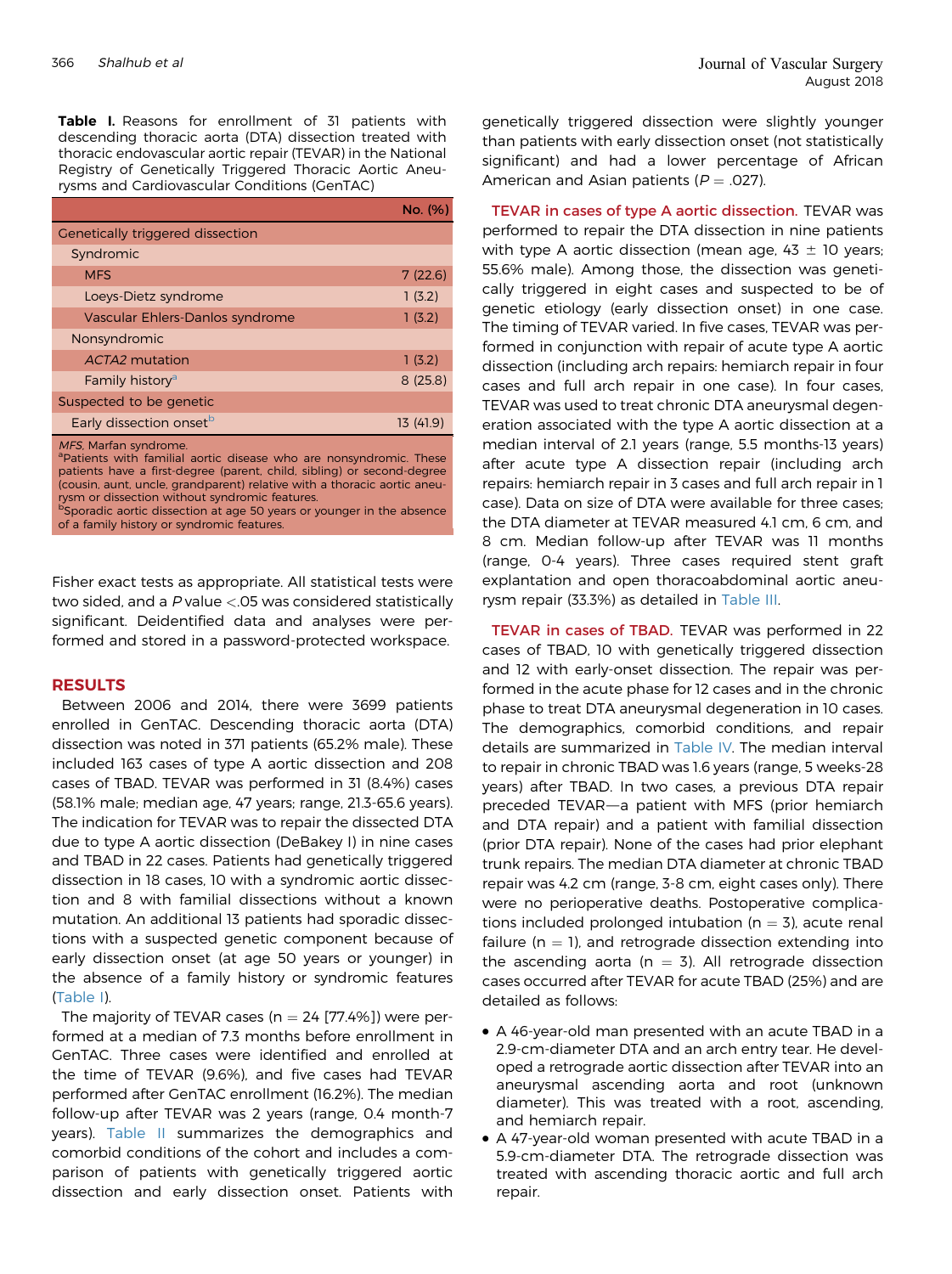<span id="page-3-0"></span>Table II. Demographics and comorbid conditions of 31 patients enrolled in the National Registry of Genetically Triggered Thoracic Aortic Aneurysms and Cardiovascular Conditions (GenTAC) with descending thoracic aorta (DTA) dissection treated with thoracic endovascular aortic repair (TEVAR)

|                                 | Cohort $(N = 31)$ | <b>Genetically triggered</b><br>dissection ( $n = 18$ ) | <b>Early dissection</b><br>onset <sup>a</sup> (n = 13) | $\overline{P}$ |
|---------------------------------|-------------------|---------------------------------------------------------|--------------------------------------------------------|----------------|
| Age at dissection, years        | 42.9 $(\pm 11.2)$ | 42 $(\pm 12.6)$                                         | 46.6 $(\pm 9.1)$                                       | .087           |
| Age at GenTAC enrollment, years | 46.4 $(\pm 11.2)$ | 46.3 $(\pm 12)$                                         | 48.4 $(\pm 9.9)$                                       | .271           |
| Age at TEVAR, years             | 45.6 $(\pm 11)$   | 45.7 $(\pm 11.9)$                                       | 47.3 $(\pm 9.9)$                                       | .258           |
| Male                            | 18(58.1)          | 9(50)                                                   | 9(69.2)                                                | .289           |
| Race                            |                   |                                                         |                                                        | .027           |
| White, non-Hispanic             | 21(67.7)          | 16(88.9)                                                | 5(38.5)                                                |                |
| White, Hispanic                 | 1(3.2)            | $\circ$                                                 | 1(7.7)                                                 |                |
| African American                | 6(19.4)           | 1(5.6)                                                  | 5(38.5)                                                |                |
| Asian                           | 3(9.7)            | 1(5.6)                                                  | 2(15.4)                                                |                |
| Comorbid conditions             |                   |                                                         |                                                        |                |
| Hypertension                    | 23(74.2)          | 12(66.7)                                                | 11(84.6)                                               | .260           |
| Coronary artery disease         | 3(9.7)            | 1(5.6)                                                  | 2(15.4)                                                | .361           |
| Valve dysfunction               | 14 (45.2)         | 11(61.1)                                                | 3(23.1)                                                | .036           |
| <b>Current smoker</b>           | $\Omega$          | $\circ$                                                 | $\circ$                                                |                |
| Smoked at least 100 cigarettes  | 9(29)             | 9(50)                                                   | $\Omega$                                               | .002           |
| Family history                  | 13(41.9)          | 13(72.2)                                                | $\circ$                                                | N/A            |
| <b>Dissection type</b>          |                   |                                                         |                                                        | .026           |
| Type A aortic dissection        | 9(29)             | 8(44.4)                                                 | 1(7.7)                                                 |                |
| <b>TBAD</b>                     | 22(71)            | 10(55.6)                                                | 12(92.3)                                               |                |

N/A, Not applicable; TBAD, type B aortic dissection.

Categorical variables are presented as number (%). Continuous variables are presented as mean  $\pm$  standard deviation.  $^{\rm a}$ Age 50 years or younger in the absence of a family history or syndromic features.

Table III. Reinterventions after thoracic endovascular aortic repair (TEVAR) for descending thoracic aorta (DTA) repair in patients with genetically triggered type A aortic dissection

| Age, years; sex; diagnosis                                                                                | Interval to<br>reintervention | DTA diameter, cm | <b>Reintervention details</b>                                                                                                                        |
|-----------------------------------------------------------------------------------------------------------|-------------------------------|------------------|------------------------------------------------------------------------------------------------------------------------------------------------------|
| 46.3; female; vascular Ehlers-Danlos<br>syndrome<br>In conjunction with acute type A<br>dissection repair | 321 days                      | <b>NR</b>        | Stent graft explantation, open TAAA II repair                                                                                                        |
| 40.3; male; Loeys-Dietz syndrome<br>Type A, chronic                                                       | 16.6 months                   | 8                | Stent graft explantation and open TAAA I<br>repair for false lumen expansion                                                                         |
| 27.5: male: MFS<br>Type A, chronic                                                                        | 2.1 months                    | 4.1              | Stent graft explantation and open TAAA II<br>repair for type Ia and type Ib endoleak, direct<br>communication between stent graft and<br>false lumen |
| MFS, Marfan syndrome; NR, not reported; TAAA, thoracoabdominal aortic aneurysm.                           |                               |                  |                                                                                                                                                      |

- 
- A 51-year-old man with an ACTA2 mutation presented with a ruptured TBAD in a 3.1-cm-diameter DTA. He was treated with zone 2 coverage and subsequently developed retrograde aortic dissection (Fig) with cerebral and peripheral malperfusion requiring emergent ascending and arch repair.

Follow-up information was available for 21 cases with a median follow-up of 2.3 years (range, 1 month-7 years). Reintervention procedures were performed in 10 cases (45.5%) at a median of 1.3 months after TEVAR (range, 0.2-16.5 months) as summarized in [Table V.](#page-5-0) Six of the reinterventions were undertaken in patients treated with TEVAR for acute TBAD (50% of the acute TBAD cases), including the three cases with retrograde dissection detailed earlier. There were two deaths in this cohort unrelated to the TEVAR or revision procedures. One patient with a familial aortic dissection died at the age of 47.6 years of "atherosclerotic cardiovascular disease."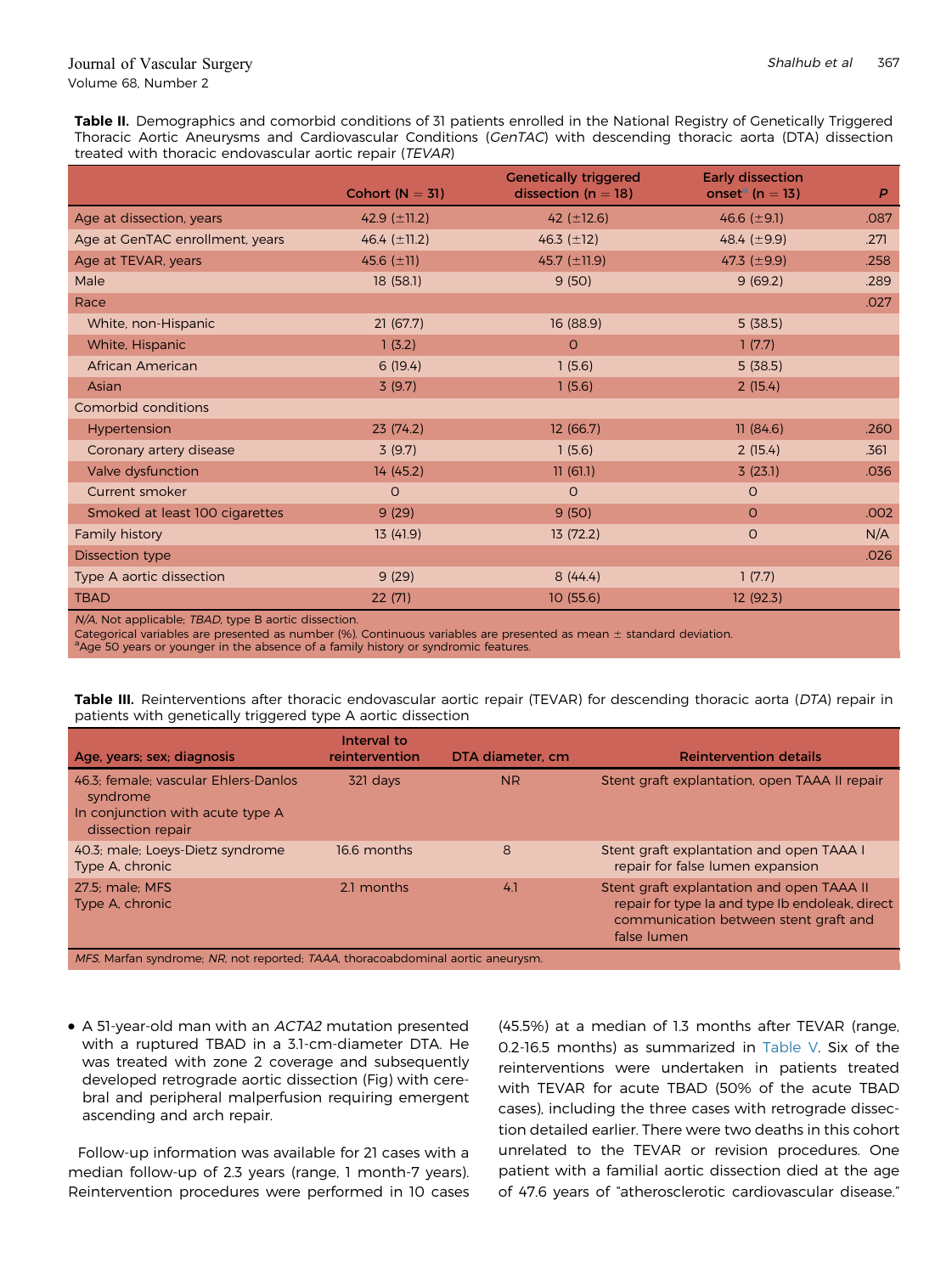<span id="page-4-0"></span>

| Table IV. Demographics, comorbid conditions, and repair details of 22 patients with confirmed or suspected genetically |  |
|------------------------------------------------------------------------------------------------------------------------|--|
| triggered type B aortic dissection (TBAD) treated with thoracic endovascular aortic repair (TEVAR)                     |  |

|                                             | <b>Genetically triggered</b><br>dissection ( $n = 10$ ) | <b>Early dissection</b><br>onset $(n = 12)$ | P    |
|---------------------------------------------|---------------------------------------------------------|---------------------------------------------|------|
| Male                                        | 5(50)                                                   | 8(66.7)                                     | .429 |
| Race                                        |                                                         |                                             | .043 |
| White, non-Hispanic                         | 9(90)                                                   | 4(33.3)                                     |      |
| White, Hispanic                             | $\circ$                                                 | 1(8.3)                                      |      |
| African American                            | $\circ$                                                 | 5(41.7)                                     |      |
| Asian                                       | 1(10)                                                   | 2(16.7)                                     |      |
| Comorbid conditions                         |                                                         |                                             |      |
| Hypertension                                | 7(70)                                                   | 10(83.3)                                    | .457 |
| Coronary artery disease                     | 1(10)                                                   | 2(16.7)                                     | .650 |
| Valve dysfunction                           | 5(50)                                                   | 3(25)                                       | .225 |
| Smoked at least 100 cigarettes              | 3(30)                                                   | $\circ$                                     | .041 |
| Prior type A dissection (DeBakey II)        | 3(30)                                                   | 2(16.7)                                     |      |
| Family history                              | 6(60)                                                   | $\Omega$                                    |      |
| Age at dissection, years                    | 41.5 $(\pm 12.5)$                                       | 46.3 $(\pm 9.4)$                            | .315 |
| Age at TEVAR, years                         | 46.3 (±13.2)                                            | 48.2 (±10.3)                                | .903 |
| Follow-up duration, months                  | 33 $(\pm 27)$                                           | 28.8 $(\pm 24.7)$                           | .707 |
| Acute TBAD <sup>a</sup>                     | 4                                                       | 8                                           |      |
| Prior root or ascending aortic repair       | 1(25)                                                   | 2(25)                                       |      |
| Prior type A aortic dissection (DeBakey II) | 1(25)                                                   | 1(12.5)                                     |      |
| Carotid-subclavian bypass                   | $\Omega$                                                | 1(12.5)                                     |      |
| Retrograde dissection                       | 1(25)                                                   | 2(25)                                       |      |
| Reintervention                              | 3(75)                                                   | 3(37.5)                                     |      |
| Type I endoleak                             | $\mathsf O$                                             | 1(12.5)                                     |      |
| Stent graft explantation                    | $\circ$                                                 | 2(25)                                       |      |
| Chronic TBAD <sup>a</sup>                   | 6                                                       | $\overline{4}$                              |      |
| Maximum DTA diameter, cm                    | 4.4 $(\pm 1.6)$                                         | 5.3 $(\pm 2.3)$                             |      |
| Prior root or ascending aortic repair       | 4(66.7)                                                 | 2(50)                                       |      |
| Prior arch repair                           | 1(16.7)                                                 | $\circ$                                     |      |
| Prior DTA repair                            | 2(33.3)                                                 | $\circ$                                     |      |
| Carotid-subclavian bypass                   | $\overline{O}$                                          | 2(50)                                       |      |
| Reintervention                              | 2(33.3)                                                 | 2(50)                                       |      |
| Type I endoleak                             | 1(16.7)                                                 | 2(25)                                       |      |
| Stent graft explantation                    | 1(16.7)                                                 | 1(25)                                       |      |
|                                             |                                                         |                                             |      |

DTA, Descending thoracic aorta.

Categorical variables are presented as number (%). Continuous variables are presented as mean  $\pm$  standard deviation.

<sup>a</sup>Comparisons were not made because of the small number of cases.

The second was a patient with an early-onset TBAD who died of unknown cause 5 years after TEVAR at the age of 55 years.

### **DISCUSSION**

We reviewed TEVAR outcomes in a cohort of patients with confirmed (syndromic or familial) or suspected (early onset) genetically triggered aortic dissections. This study highlights the current concern regarding retrograde aortic dissection when TEVAR is used to treat acute TBAD in this population of patients. Whereas TEVAR may be lifesaving in this circumstance, it is associated with a high risk (25%) of retrograde aortic dissections in patients with confirmed or suspected genetically triggered dissection when the stent graft is placed in an unrepaired arch. Retrograde aortic dissection is a well-known complication after TEVAR for acute TBAD, with a relatively rare incidence ranging between 1.3% and  $4\%$ .  $9-12$  Several factors have been implicated in this complication, including stent graft oversizing, failure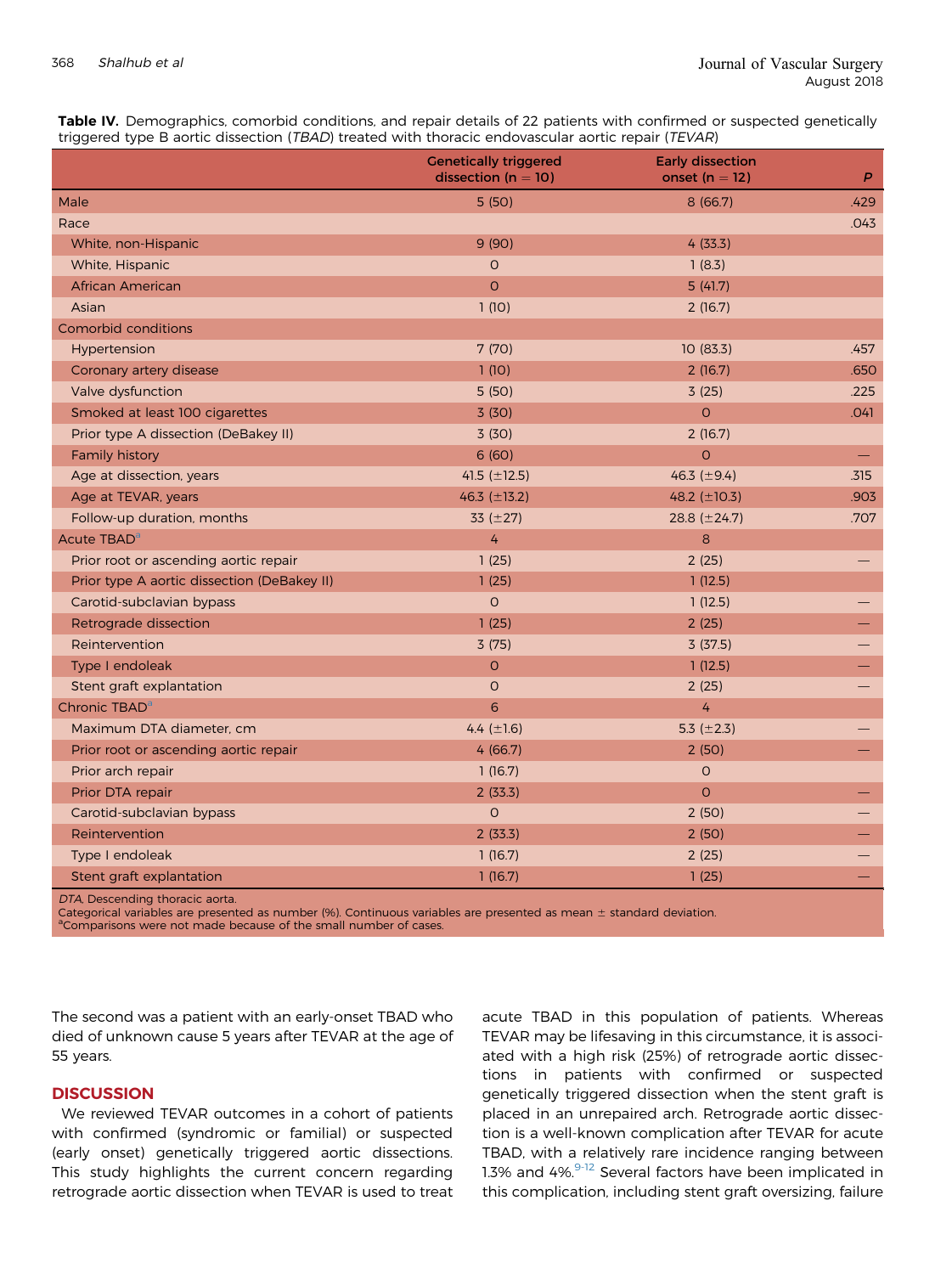<span id="page-5-0"></span>Table V. Reintervention performed after thoracic endovascular aortic repair (TEVAR) in patients with confirmed or suspected genetically triggered type B aortic dissection (TBAD)

| <b>Type</b>                                                                                                     | Age, years; sex;<br>diagnosis | Interval to<br>reintervention | Maximum<br>DTA diameter, cm | <b>Reintervention details</b>                                                                                                                                |
|-----------------------------------------------------------------------------------------------------------------|-------------------------------|-------------------------------|-----------------------------|--------------------------------------------------------------------------------------------------------------------------------------------------------------|
| Acute                                                                                                           | 29.7; female; familial        | 30 days                       | 6.4                         | Stent graft explantation and open TAAA I<br>repair for type II endoleak                                                                                      |
|                                                                                                                 | 52.6: male: MFS               | <b>NR</b>                     | <b>NR</b>                   | Stent graft explantation for stent graft collapse                                                                                                            |
|                                                                                                                 | 51: male: ACTA2 mutation      | 6 days                        | 3.1                         | Root and ascending aortic repair for<br>retrograde type A dissection (Fig)                                                                                   |
|                                                                                                                 | 45.5; male; early onset       | 42 days                       | 2.9                         | Root and ascending aortic repair for<br>retrograde type A dissection                                                                                         |
|                                                                                                                 | 46.9; female; early onset     | 1 day                         | 5.9                         | Coil embolization of false lumen type Ia and<br>type Ib endoleaks; retrograde dissection                                                                     |
|                                                                                                                 | 51.9; male; early onset       | $\circ$                       | <b>NR</b>                   | External iliac artery stent for renal and lower<br>extremity malperfusion                                                                                    |
| Chronic                                                                                                         | 21.3; female; MFS             | 0.4 month                     | 2.8                         | Second TEVAR placed inside the first                                                                                                                         |
|                                                                                                                 | 46; male; familial            | 16.5 months                   | 6.8                         | Stent graft explantation and open TAAA I<br>repair for type Ib endoleak                                                                                      |
|                                                                                                                 | 25.3; female; early onset     | 4.0 months                    | 6.2                         | Second TEVAR, then stent graft explantation<br>and open TAAA I repair for type Ia endoleak<br>at the arch and aneurysmal degeneration to<br>$7.9 \text{ cm}$ |
|                                                                                                                 | 50.8; male; early onset       | 0.2 month                     | 3.9                         | Coil embolization for type II endoleak at left<br>subclavian artery                                                                                          |
| DTA, Descending thoracic aorta; MFS, Marfan syndrome; NR, not reported; TAAA, thoracoabdominal aortic aneurysm. |                               |                               |                             |                                                                                                                                                              |



Fig. Retrograde dissection in the ascending thoracic aorta of a 51-year-old man with ACTA2 mutation treated with zone 2 coverage thoracic endovascular aortic repair (TEVAR) for a ruptured type B aortic dissection (TBAD).

to cover the tear site during stent graft treatment, ballooning of the dissected aorta, and fragility of the aortic wall. The last concern specifically applies to patients with genetically triggered aortic dissections.

Our study also demonstrates the high rates of subsequent secondary interventions after TEVAR, including stent graft explantations and open aortic repair. These rates are in line with previously reported findings in MFS cases. In a series of 69 MFS patients, 20.3% of MFS patients treated with TEVAR for TBAD required secondary endovascular interventions and 21.7% underwent subsequent open repair of the aorta compared with

12% to 14% reintervention rates after TEVAR for sporadic TBAD.[5-7,12-17](#page-7-0)

These findings highlight the inadequacies in current stent graft design to treat patients with genetically triggered aortic disease. Open repair remains the "gold standard" in patients with confirmed or suspected dissections who carry an acceptable operative risk and who have not had multiple aortic operations. In contrast, TEVAR is perhaps better suited for treating specific problems in this population of patients, such as exclusion of focal pseudoaneurysms when an existing aortic graft serves as the proximal and distal landing zones, fixation of TEVAR in an elephant trunk graft after previous arch repair, or extension of a device distally from a secure thoracic replacement. It can also be an option for patients with prohibitive operative risk that precludes an open repair or a temporizing lifesaving intervention in cases of aortic rupture. The high percentage of cases requiring secondary interventions among patients with confirmed and suspected genetically triggered dissection, including explantations and open repair, highlights the importance of perioperative counseling to emphasize that these repairs are often a temporizing measure and require lifelong follow-up with surveillance imaging. $3,17-20$ 

There are several limitations to this study inherent to design of the registry. First, a small group of patients with heterogeneous aortic diseases and chronicity was reviewed (type A and B aortic dissection, acute and chronic phase repairs). Second, patients were enrolled in the registry on the basis of their genetic diagnosis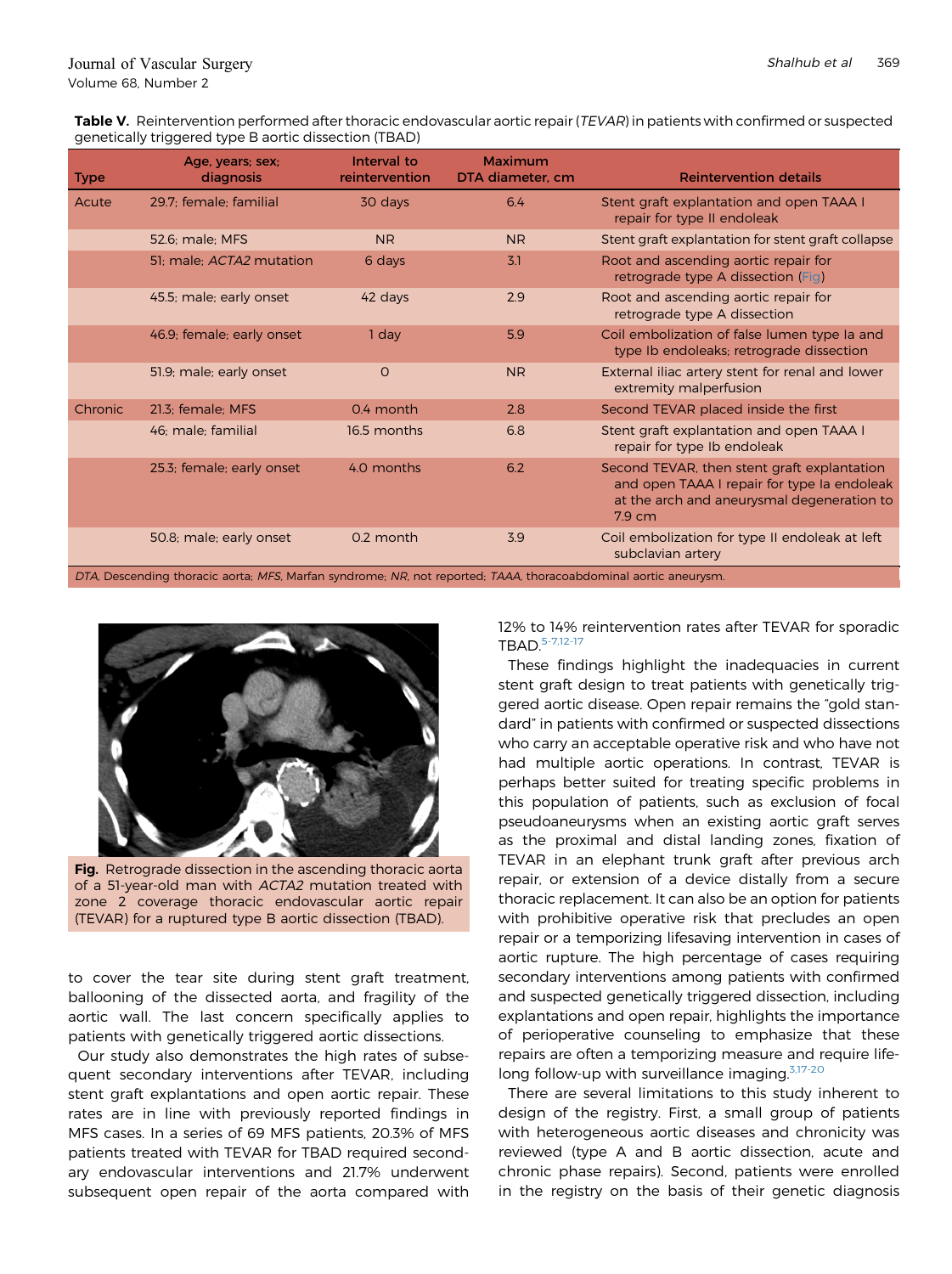<span id="page-6-0"></span>rather than by the surgical intervention. This led to enrollment at different time points in the disease process; some patients were enrolled at the time of the acute dissection, whereas others were enrolled at the time of aortic repair (TEVAR or open repair). This design limitation leads to a wide range of follow-up durations, missing operative details, and a possibility of missing some patients who would have met inclusion criteria. With the exception of patients enrolled by age (early dissection onset), the nature of GenTAC enrollment precludes ascertainment and enrollment of patients who died early of dissection or surgical complications before establishment of a genetic diagnosis. Third, whereas data were abstracted from the medical records and patient questionnaires, the operative details of TEVAR, such as type of graft, degree of oversizing, size of the aorta at the time of repair, and ballooning after stent graft deployment, were not recorded consistently, thus limiting our ability to further comment on the technical details. In addition, the size of the aorta at the time of dissection was not recorded consistently, and we were unable to ascertain the exact reasons for the secondary interventions beyond what has been presented. Last, imaging was not available for the majority of the patients; thus, we were unable to ascertain the frequency of imaging follow-up and, in the cases of endoleaks, the exact nature of the endoleaks (eg, true type Ib endoleak vs persistent perfusion of the distal false lumen) beyond what was abstracted from the medical records.

Despite these limitations, the study provides valuable information. The data demonstrate that TEVAR can be lifesaving in the acute phase of TBAD. In addition, although one cannot make broad generalizations based on limited data, these data offer an opportunity to reflect on using stent grafts in patients with sporadic aortic dissections occurring at a young age, suggesting a genetically triggered aortic dissection. This is an opportunity to discuss the best approach for each individual patient (open repair vs TEVAR with close follow-up). Moreover, the lessons learned from this study design inform future prospective observational multicenter studies, such as the Montalcino Aortic Consortium.<sup>[21](#page-7-0)</sup> Multicenter prospective enrollment of patients with genetically triggered DTA dissection is essential to delineating the natural history of aortic dissection according to the underlying mutation, which is a knowledge gap in our contemporary literature. This information is essential to accurately phenotype the increasing number of identified heritable thoracic aortic disease mutations and will be the basis for providing clinical management recommendations and device design considerations.

#### **CONCLUSIONS**

TEVAR in patients with genetically triggered aortic dissections can be lifesaving in the acute setting though associated with high risk of retrograde ascending aortic

dissection in acute TBAD. In cases of dissection-related DTA aneurysmal degeneration, TEVAR could potentially be lifesaving in patients deemed too high risk for open surgical repair. Close postoperative surveillance is required, given the risk of subsequent device failure and need for reintervention. Because these circumstances are rare, multicenter prospective enrollment of patients with genetically triggered aortic disease is essential to delineate the indications for and risks of TEVAR in this heterogeneous population.

The authors thank the participating patients who without their help this study could not have been possible. We also extend our gratitude to the study institutions. The study could not have been conducted without their tireless efforts in patient enrollment and data collection.

#### AUTHOR CONTRIBUTIONS

Conception and design: SS, SL, DM Analysis and interpretation: SS, KE, SL Data collection: KE, FA, SL Writing the article: SS, KE Critical revision of the article: SS, KE, FA, SL, DM Final approval of the article: SS, KE, FA, SL, DM Statistical analysis: SS Obtained funding: SS, KE, DM Overall responsibility: SS

#### **REFERENCES**

- 1. [Dake MD, Kato N, Mitchell RS, Semba CP, Razavi MK,](http://refhub.elsevier.com/S0741-5214(18)30132-0/sref1) [Shimono T, et al. Endovascular stent-graft placement for the](http://refhub.elsevier.com/S0741-5214(18)30132-0/sref1) [treatment of acute aortic dissection. N Engl J Med 1999;340:](http://refhub.elsevier.com/S0741-5214(18)30132-0/sref1) [1546-52](http://refhub.elsevier.com/S0741-5214(18)30132-0/sref1).
- 2. [Grabenwoger M, Alfonso F, Bachet J, Bonser R, Czerny M,](http://refhub.elsevier.com/S0741-5214(18)30132-0/sref2) [Eggebrecht H, et al. Thoracic endovascular aortic repair](http://refhub.elsevier.com/S0741-5214(18)30132-0/sref2) [\(TEVAR\) for the treatment of aortic diseases: a position](http://refhub.elsevier.com/S0741-5214(18)30132-0/sref2) [statement from the European Association for Cardio-](http://refhub.elsevier.com/S0741-5214(18)30132-0/sref2)[Thoracic Surgery \(EACTS\) and the European Society of](http://refhub.elsevier.com/S0741-5214(18)30132-0/sref2) [Cardiology \(ESC\), in collaboration with the European](http://refhub.elsevier.com/S0741-5214(18)30132-0/sref2) [Association of Percutaneous Cardiovascular Interventions](http://refhub.elsevier.com/S0741-5214(18)30132-0/sref2) [\(EAPCI\). Eur J Cardiothorac Surg 2012;42:17-24.](http://refhub.elsevier.com/S0741-5214(18)30132-0/sref2)
- 3. [Hiratzka LF, Bakris GL, Beckman JA, Bersin RM, Carr VF,](http://refhub.elsevier.com/S0741-5214(18)30132-0/sref3) [Casey DE Jr, et al. 2010 ACCF/AHA/AATS/ACR/ASA/SCA/](http://refhub.elsevier.com/S0741-5214(18)30132-0/sref3) [SCAI/SIR/STS/SVM guidelines for the diagnosis and man](http://refhub.elsevier.com/S0741-5214(18)30132-0/sref3)[agement of patients with thoracic aortic disease: a report of](http://refhub.elsevier.com/S0741-5214(18)30132-0/sref3) [the American College of Cardiology Foundation/American](http://refhub.elsevier.com/S0741-5214(18)30132-0/sref3) [Heart Association Task Force on Practice Guidelines, Amer](http://refhub.elsevier.com/S0741-5214(18)30132-0/sref3)[ican Association for Thoracic Surgery, American College of](http://refhub.elsevier.com/S0741-5214(18)30132-0/sref3) [Radiology, American Stroke Association, Society of Cardio](http://refhub.elsevier.com/S0741-5214(18)30132-0/sref3)[vascular Anesthesiologists, Society for Cardiovascular Angi](http://refhub.elsevier.com/S0741-5214(18)30132-0/sref3)[ography and Interventions, Society of Interventional](http://refhub.elsevier.com/S0741-5214(18)30132-0/sref3) [Radiology, Society of Thoracic Surgeons, and Society for](http://refhub.elsevier.com/S0741-5214(18)30132-0/sref3) [Vascular Medicine. Circulation 2010;121:e266-369](http://refhub.elsevier.com/S0741-5214(18)30132-0/sref3).
- 4. [Erbel R, Aboyans V, Boileau C, Bossone E, Bartolomeo RD,](http://refhub.elsevier.com/S0741-5214(18)30132-0/sref4) [Eggebrecht H, et al. 2014 ESC Guidelines on the diagnosis](http://refhub.elsevier.com/S0741-5214(18)30132-0/sref4) [and treatment of aortic diseases: document covering acute](http://refhub.elsevier.com/S0741-5214(18)30132-0/sref4) [and chronic aortic diseases of the thoracic and abdominal](http://refhub.elsevier.com/S0741-5214(18)30132-0/sref4) [aorta of the adult. The Task Force for the Diagnosis and](http://refhub.elsevier.com/S0741-5214(18)30132-0/sref4) [Treatment of Aortic Diseases of the European Society of](http://refhub.elsevier.com/S0741-5214(18)30132-0/sref4) [Cardiology \(ESC\). Eur Heart J 2014;35:2873-926.](http://refhub.elsevier.com/S0741-5214(18)30132-0/sref4)